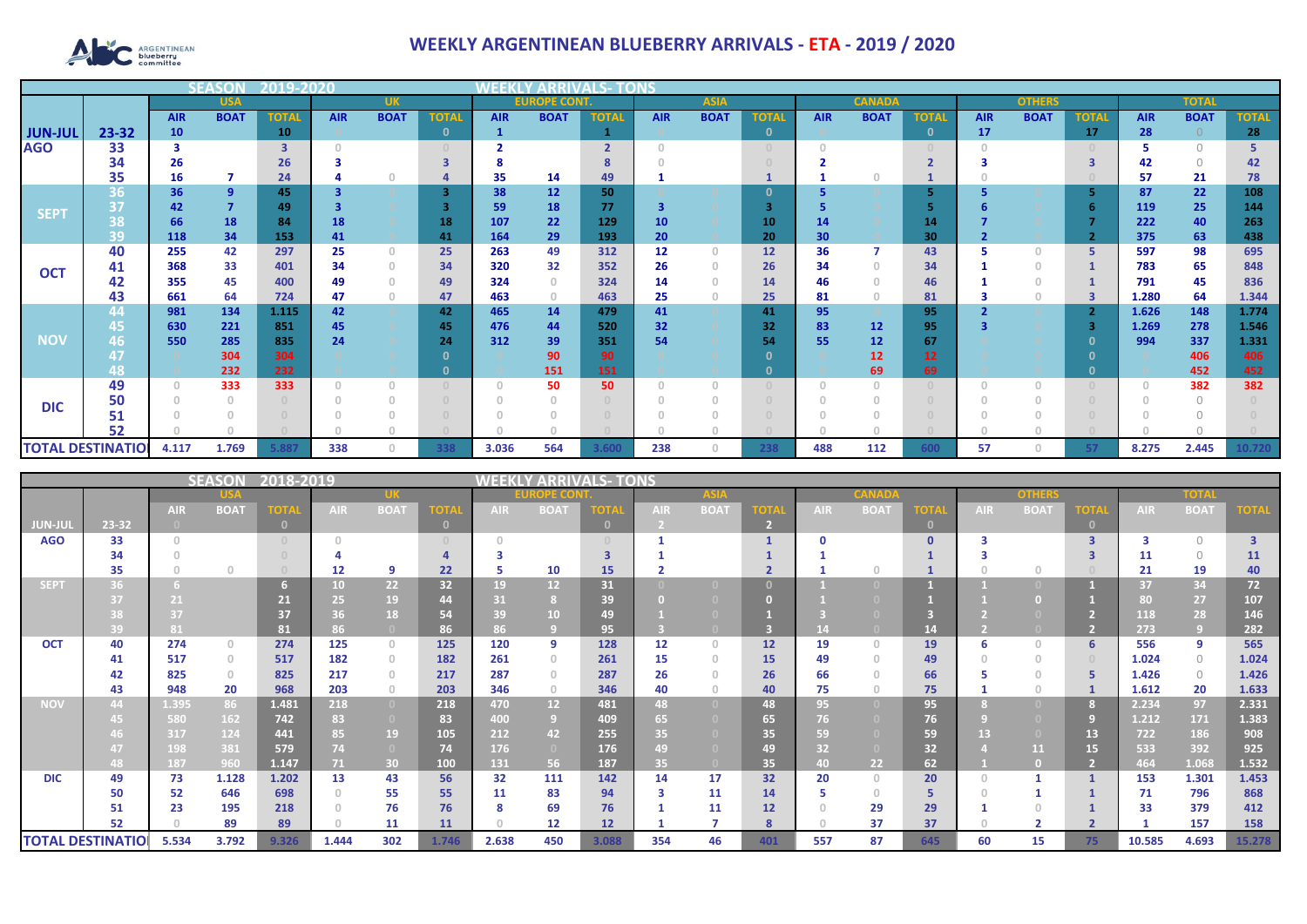## **WEEKLY ARGENTINEAN BLUEBERRY ARRIVALS - ETA - 2019 / 2020 - ALL DESTINATIONS**



**WEEKLY ARGENTINEAN BLUEBERRY ARRIVALS - ETA - 2019 / 2020 - U.S.A.**

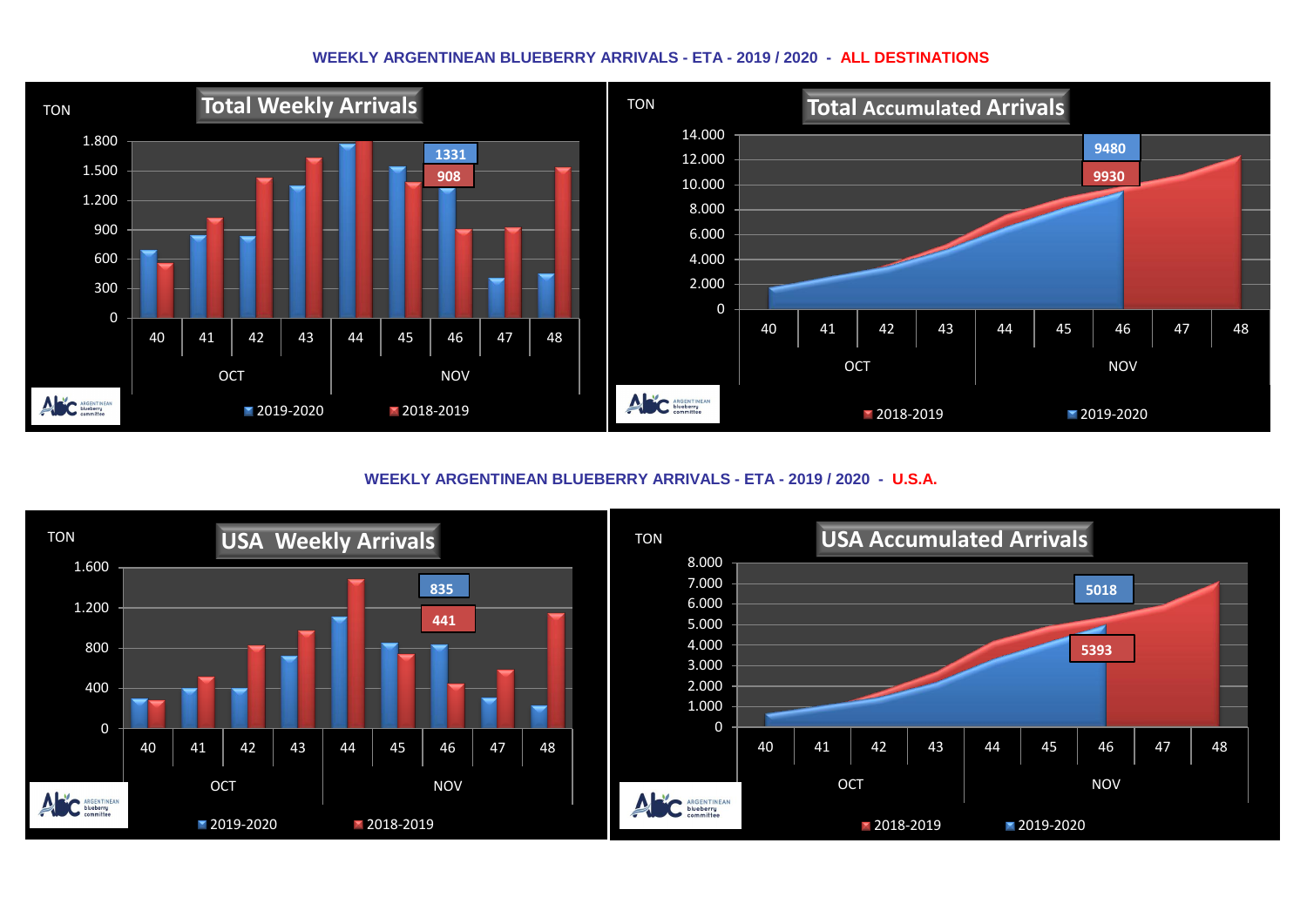## **WEEKLY ARGENTINEAN BLUEBERRY ARRIVALS - ETA - 2019 / 2020 - UK**